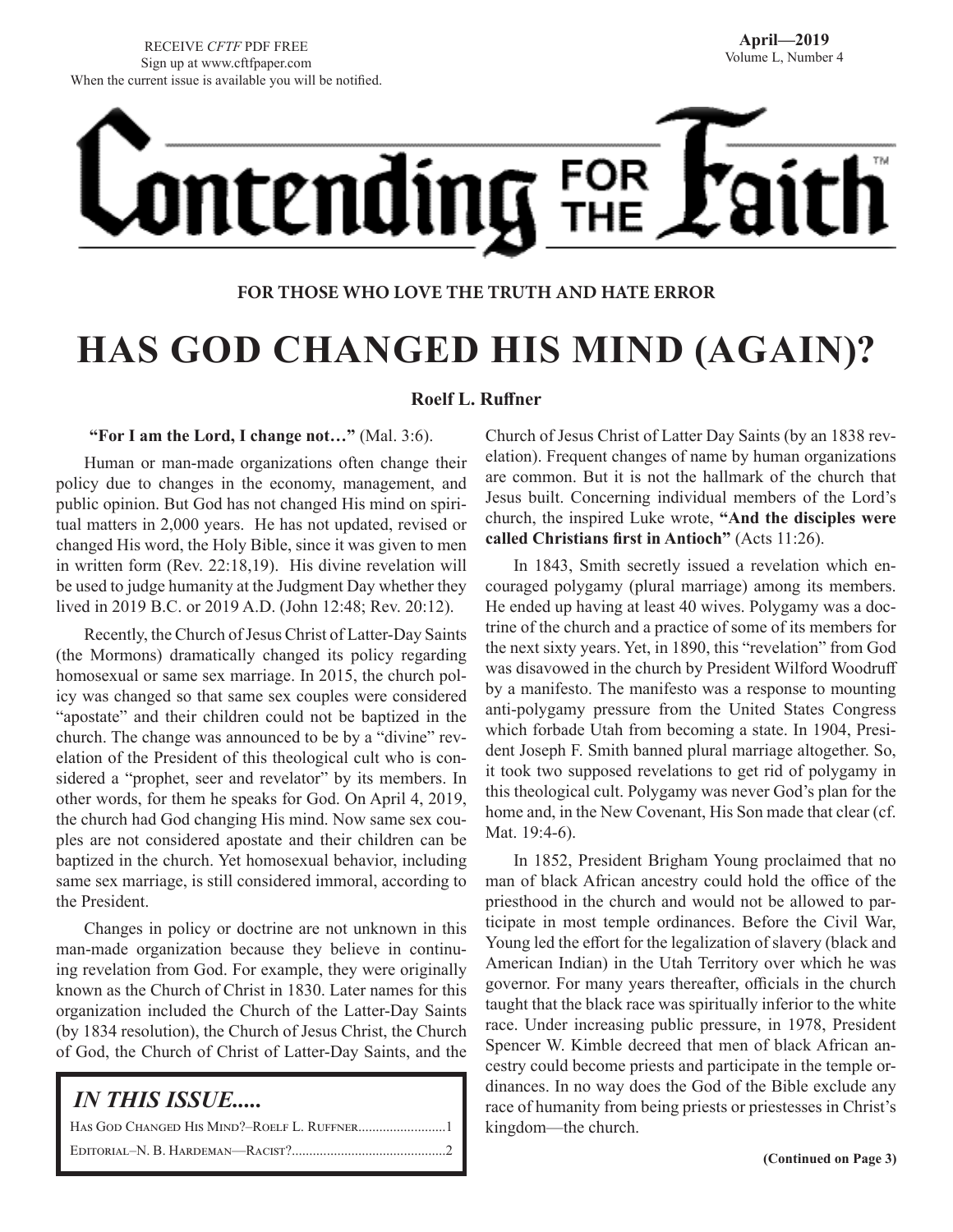

# **David P. Brown, Editor and Publisher dpbcftf@gmail.com**

*COMMUNICATIONS received by CONTENDING FOR THE FAITH and/or its Editor are viewed as intended FOR PUBLICATION unless otherwise stated. Whereas we respect confidential information, so described, everything else sent to us we are free to publish without further permission being necessary. Anything sent to us NOT for publication, please indicate this clearly when you write. Please address such letters directly to the Editor David P. Brown, P.O. Box 2357, Spring, Texas 77383 or dpbcftf@gmail.com. Telephone: (281) 350-5516.*

# *FREE—FREE—FREE—FREE—FREE—FREE*

*To receive CFTF free, go to www.cftfpaper.com and sign up. Once done, you will be notified when the current issue is available. It will be in the form of a PDF document that can be printed, and forwarded to friends.*

## **SUBSCRIPTION RATES FOR THE PAPER EDITION**

*Single Print Subs: One Year, \$25.00; Two Years, \$45.00. NO REFUNDS FOR CANCELLATIONS OF PRINT SUBSCRIPTIONS.*

# **ADVERTISING POLICY & RATES**

*CONTENDING FOR THE FAITH exists to defend the gospel (Philippians 1:7,17) and refute error (Jude 3). Therefore, we advertise only what is authorized by the Bible (Colossians 3:17). We will not knowingly advertise anything to the contrary and reserve the right to refuse any advertisement.*

*All setups and layouts of advertisements will be done by CONTENDING FOR THE FAITH. A one-time setup and layout fee for each advertisement will be charged if such setup or layout*  is needful. Setup and layout fees are in addition to the cost of *the space purchased for advertisement. No major changes will be made without customer approval.*

*All advertisements must be in our hands no later than one month preceding the publishing of the issue of the journal in which you desire your advertisement to appear. To avoid being charged for the following month, ads must be canceled by the first of the month. We appreciate your understanding of and cooperation with our advertising policy.*

*MAIL ALL SUBSCRIPTIONS, ADVERTISEMENTS AND LET-TERS TO THE EDITOR, P. O. Box 2357, Spring, Texas 77383- 2357. COST OF SPACE FOR ADS: Back page, \$300.00; full page, \$300.00; half page, \$175.00; quarter page, \$90.00; less than quarter page, \$18.00 per column-inch. CLASSIFIED ADS: \$2.00 per line per month. CHURCH DIRECTORY ADS: \$30.00 per line per year. SETUP AND LAYOUT FEES: Full page, \$50.00; half page, \$35.00; anything under a half page, \$20.00.*

*CONTENDING FOR THE FAITH is published bimonthly. P. O. Box 2357, Spring, Texas 77383-2357 Telephone: (281) 350-5516.*

> **Ira Y. Rice, Jr., Founder August 3, 1917–October 10, 2001**

*Editorial...*

# **N. B. HARDEMAN, A RACIST?**

Recently, Oklahoma Christian University changed the name of its auditorium from Hardeman auditorium to Baugh auditorium in honor of Benton and Paula Baugh of Houston, Texas. Reportedly the name change was called for because the late brother N. B. Hardeman was a racist. The same fermented mentality that decided to label brother Hardeman a racist goes hand in glove with the politically correct wrong headedness of those who lament the pitiful state of abused children as they clamor and screech for the right of women to murder their unborn babies.

The passing of time continues to reveal that the schools of higher education operated by weak and apostate brethren are marching to a rapid cadence, "quick stepping" away from primitive, pure New Testament Christianity. Continuing through the wide gate, they gleefully skip down the broad way toward the abyss of denominationalism, ecumenism, and secularism. Amidst "nickels, numbers, and noise," they have for years lifted high their "ensign fair," displaying their political correctness and willingness to scratch every itching ear within their reach—for a price.

They are untiring in their efforts to remove themselves from every vestige identifying them with the Lord's church and the New Testament pattern. They despise those great and good brethren of days gone by who were sound in the faith, faithful proclaimers of the gospel, defenders of the same, and who worked to teach the young people "how to live and how to make a living." In effect, this is OCU's slap in the face of those faithful preachers of yesteryear. Many of them and other faithful brethren sacrificed much for such schools at OCU only to be vilified by the spineless powers that be today. Moreover, many of them were the reason such schools began and were able to make it through some very lean years.

The fact of the matter is that OCU, like her sister institutions, are moved ultimately and finally by one thing money.

The Baughs gave \$1.7 million in 2013 to endow a preaching chair in OC's College of Biblical Studies and \$1 million in 2014 to serve as startup capital for the College of Engineering and Computer Science. Thousands of dollars funded by the Baugh family are also awarded each year to middle and high school students competing in OC's annual Baugh Wind Energy Design Competition. Almost \$200,000 in donations also funded the Baugh Motion Capture Studio enjoyed by OC's Gaming and Animation students. …

Active members at Memorial Church of Christ in Houston, Texas, the Baughs were introduced to OC by alum and preach-

 **(Continued Bottom of Page 3)**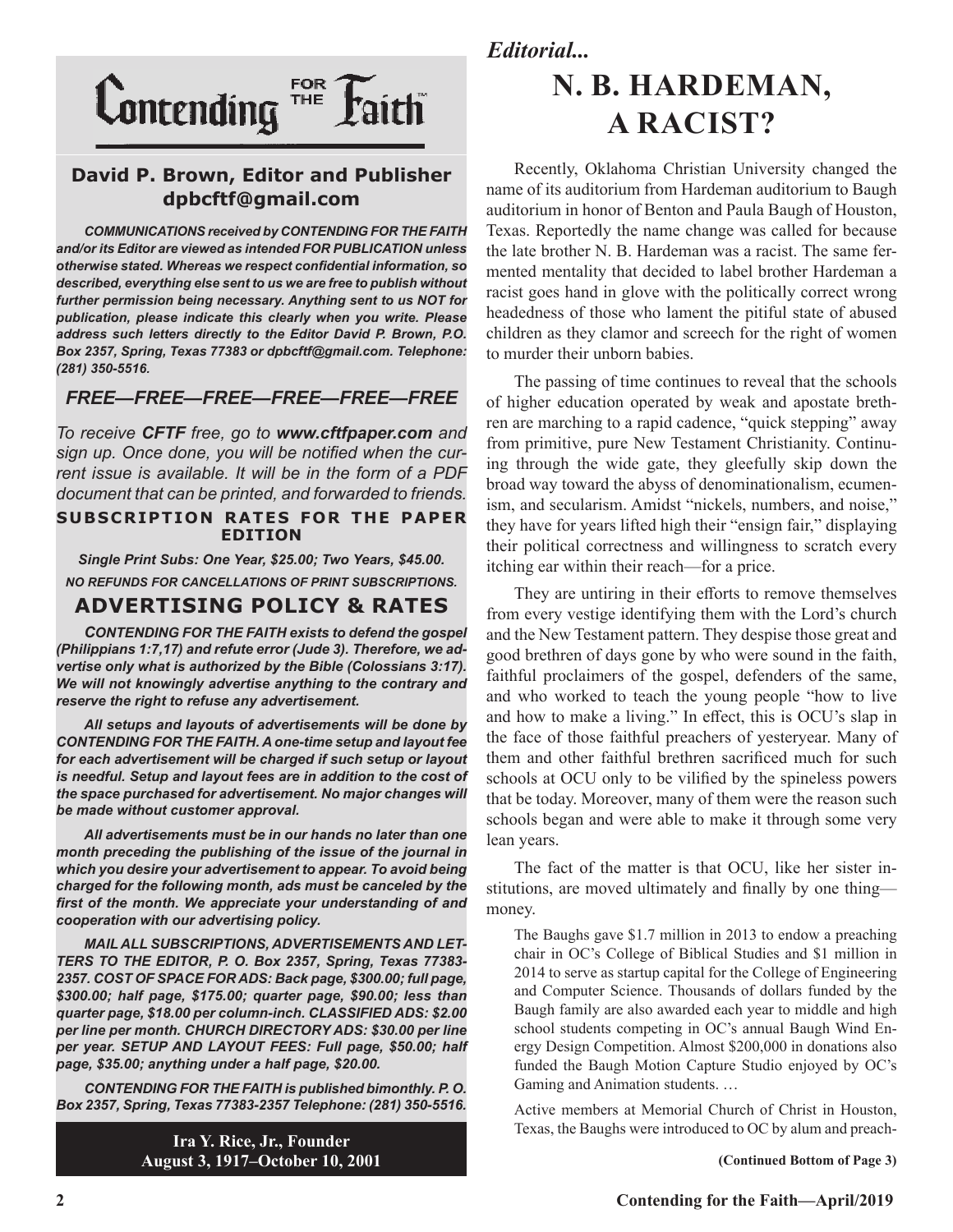### **(Continued From Page 1)**

**For as many of you as have been baptized into Christ have put on Christ. There is neither Jew nor Greek, there is neither bond nor free, there is neither male nor female: for ye are all one in Christ Jesus** (Gal. 3:27, 28).

Figuratively speaking, does God put his finger in the air to see which way the wind is blowing when it comes to determining doctrine? Or, have men tried to make God into their own image—fickle and malleable. No, God is immutable! **"Every good gift and every perfect gift is from above, and cometh down from the Father of lights, with whom is no variableness, neither shadow of turning"** (Jam. 5:17).

The ever changing doctrine of the Mormons or any other religious group shows us clearly that they are not the church we read about in the New Testament. The church of Christ (as that term is defined and used in the New Testament) does not change because her doctrine is based on the perfect word of God.

**Charity never faileth: but whether there be prophecies, they shall fail; whether there be tongues, they shall cease; whether there be knowledge, it shall vanish away. For we know in part, and we prophesy in part. But when that which is perfect is come, then that which is in part shall be done away** (1 Cor. 13:8-10).

### **END NOTES**

https://en.wikipedia.org/wiki/Homosexuality\_and\_The\_Church\_of\_Jesus Christ of Latter-day Saints as of April 20, 2019.

https://en.wikipedia.org/wiki/Mormonism\_and\_polygamy as of April 20, 2019.

https://en.wikipedia.org/wiki/Church\_of\_Christ\_(Latter\_Day\_Saints) as of April 20, 2019.

https://en.wikipedia.org/wiki/Black\_people\_and\_Mormonism as of April 20, 2019.

> **—2500 Moore Court Columbia, TN 38401**

# tttttttttttttttttttttttttttttttttttttttttttttttttttttt

### **(Editorial Continued From Page 2)**

ing minister David Duncan. Benton's service to the church include leading unity efforts among Houston churches of diverse backgrounds and helping develop the Spring Branch Iglesia de Cristo. Paula devotes her time and energy to organizations like World Bible School and Impact Houston. They have two grown children (http://www.oc.edu/blog/oc-namesauditorium-in-honor-of-1-million-donor).

We noted that the editor of the *Spiritual Sword* (*SS*) became so disgruntled over OCU's auditorium name change that he editorialized his disagreement with what was said about brother Hardeman's alleged racist actions—and he was right to do so. However, not many months ago when Freed-Hardeman's president defended F-HU's art department's policy concerning the viewing of nude art and using disrobed models for art students to paint/draw, *SS's* editor remained as silent as an oyster. Furthermore, he gladly spoke on their 2019 lectureship. But, N. B. Hardeman would not have countenanced such nudity in the old Freed-Hardeman College and the *SS* editor knows it. Would it not be interesting to know what OCU's policy on nudity in the art department is? And, what is the Baugh's view of the same? If it was right to speak up concerning the name of brother Hardeman being denigrated by OCU (and it was), why was it not equally important, if not more so, for the *Spiritual Sword's* Editor (and others of his persuasion) to rebuke the powers that be at F-HU for its erroneous position concerning nudity, when F-HU is in his own back door? The legs of the lame are not equal, but in this case, one of those legs fell off.

Thus, the schools operated by the brethren continue to move to the far left and are encouraged to do so by churches of the same stripe. Further, those brethren who want to be known for their soundness in the faith, but at the same time strongly desire to sit at head tables, in chief seats, and remain in fellowship with the same are giving aid and comfort to the enemy. They are conservative tokens, or better yet, pawns in the hands of such schools used by them to hoodwink the silly brethren who continue to run to the schools for guidance and leadership in spiritual matters.

If the history of such schools does not tell us that in the long term they are not expedients to helping people serve God faithfully, then what do they tell us? The schools of higher education begun in the  $19<sup>th</sup>$  and  $20<sup>th</sup>$  Centuries have either completely departed into left wing denominational mentalities (that covers all of those begun in the  $19<sup>th</sup>$  Century), or at present they are at different places on the same road—the one that leads away from pure, primitive, New Testament Christianity in life and doctrine.

**—David P. Brown, Editor** 

# **WITH THIS ISSUE OF CFTF WE ARE CEASING TO PUBLISH THE DIRECTORY OF CHURCHES**

*"Ye shall not add unto the word which I command you, neither shall ye diminish ought from it, that ye may keep the commandments of the Lord your God which I command you" (Deu. 4:2).*